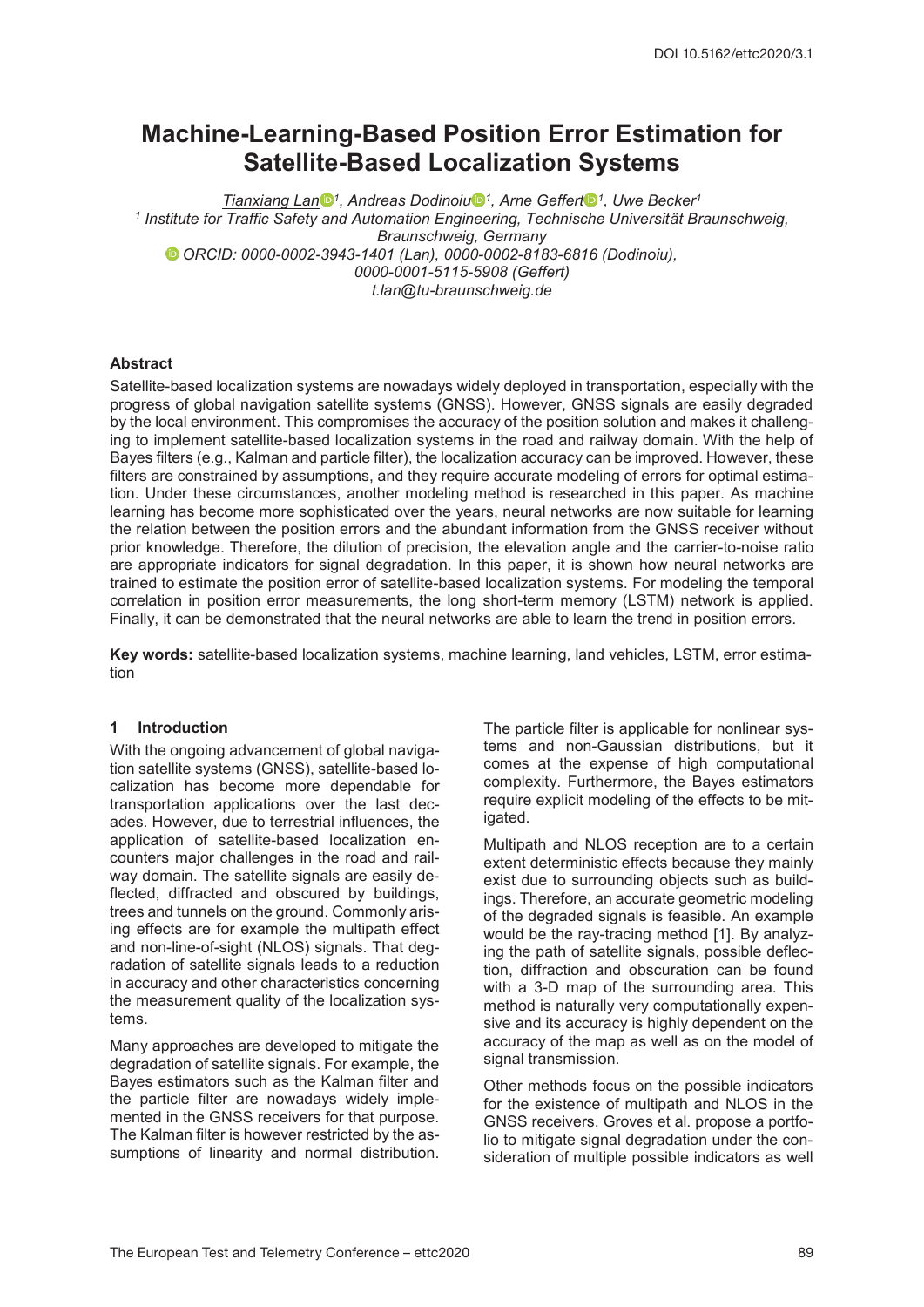as antenna techniques [2]. Considered indicators are for instance the carrier-to-noise ratio (C/N0) and the elevation.

Data fusion is also applied to integrate GNSS with dead reckoning methods such as inertial navigation systems (INS) and odometers. However, the two latter ones lack long-term accuracy due to error accumulation over time and hence cannot guarantee accuracy of the integrated system during GNSS outages.

To improve the measurement quality of GNSS, different signal augmentation techniques can be applied, such as real-time kinematics (RTK), Precise Point Positioning (PPP) or a hybridized version of both to combine the benefits of both approaches (PPP-RTK). RTK improves the measurement quality by not only utilizing the time information of the satellite signal, but also by using the information gained by analyzing the characteristics of the carrier phase. This is achieved by using additional information provided by a near base station (30-50 km) or by a network of base stations and advanced algorithms. Thus, RTK can provide an accuracy of up to 1 cm. In contrast to that, PPP only relies on GNSS satellite clock and orbit corrections provided by a global network via satellite or internet link in order to estimate phase characteristics and can achieve an accuracy in the decimeter level. It is a challenging limitation that the algorithms need a different period of time for the position solution to converge (the so-called position fix), i.e., from a few seconds (RTK) up to 30 minutes (PPP). The position fix can be easily lost in environments with significant amounts of signal degradation, drastically reducing the availability of such systems. [3].

However, to the knowledge of the authors, the existing methods can provide a solution to some – but not to all – issues at hand. Over the last decade, machine learning techniques have become a promising solution especially for the cases when no exact models are required for the problems to be studied [4]. In this paper, the possibility of applying machine learning as an estimator for the position error of satellite-based localization systems is explored and discussed.

## **2 Relevant Work**

Similar to other domains, there is a growing interest in applying machine learning to satellitebased localization systems. In this chapter, relevant research is shortly introduced.

Satellite-based localization systems with GNSS and INS are nowadays commonly found. However, an INS suffers from error propagation over time and the position error from the INS can accumulate to a large level in a short period. Machine learning is applied to learn how GNSS corrects the INS error during its normal operation. The trained algorithm can then be implemented to mitigate the INS error during GNSS outages and to assure accurate localization over a longer time span using a back propagation neural network [5]. Wang et al. further suggest that a hybrid architecture with a radial basis function neural network and an extreme learning machine can improve the accuracy of prediction under dynamic conditions [6].

Machine learning is also adopted to improve the accuracy of map-matching algorithms for satellite-based localization systems. Hashemi and Karimi apply an online feedforward neural network to predict and reduce GNSS errors in order to improve the correct segmentation rate of the map-matching algorithm. The speed and horizontal dilution of precision (HDOP) are adopted as the inputs for the machine learning algorithm under the assumption that the position error is temporally autocorrelated. However, the results prove their assumption wrong. Instead, the neural network provides the best performance when the input is constant. [7].

Machine learning is also applied to aid the detection of multipath and NLOS. Hsu develops a support vector machine (SVM) to distinguish line-ofsight (LOS), multipath and NLOS signals by analyzing features such as the received signal strength, the change rate of received signal strength and the pseudorange residue [8]. He reports a classification accuracy of about 75% for certain features.

Kuratomi conducts similar research compared to this paper. He develops a position error estimator for GNSS using machine-learning-based methods such as decision trees and support vector machines. Common receiver measurements such as C/N0, elevation as well as the information coming from the navigation filter such as the innovation in the Kalman filter are applied as the inputs for the estimator [9]. Furthermore, a camera is used to detect multipath and the results are fed to the machine learning algorithms as additional inputs. Though the final results are promising, he proposes to use deep neural networks to achieve higher estimation accuracy.

## **3 Fundamentals**

In this chapter, the sources and the propagation of GNSS errors are firstly discussed. After that, the used machine learning algorithm as well as the applied dataset are shortly introduced.

## **3.1 Error Sources of GNSS**

The accuracy of GNSS is under the influence of many sources. The major sources are the clock error, the ionospheric and tropospheric errors as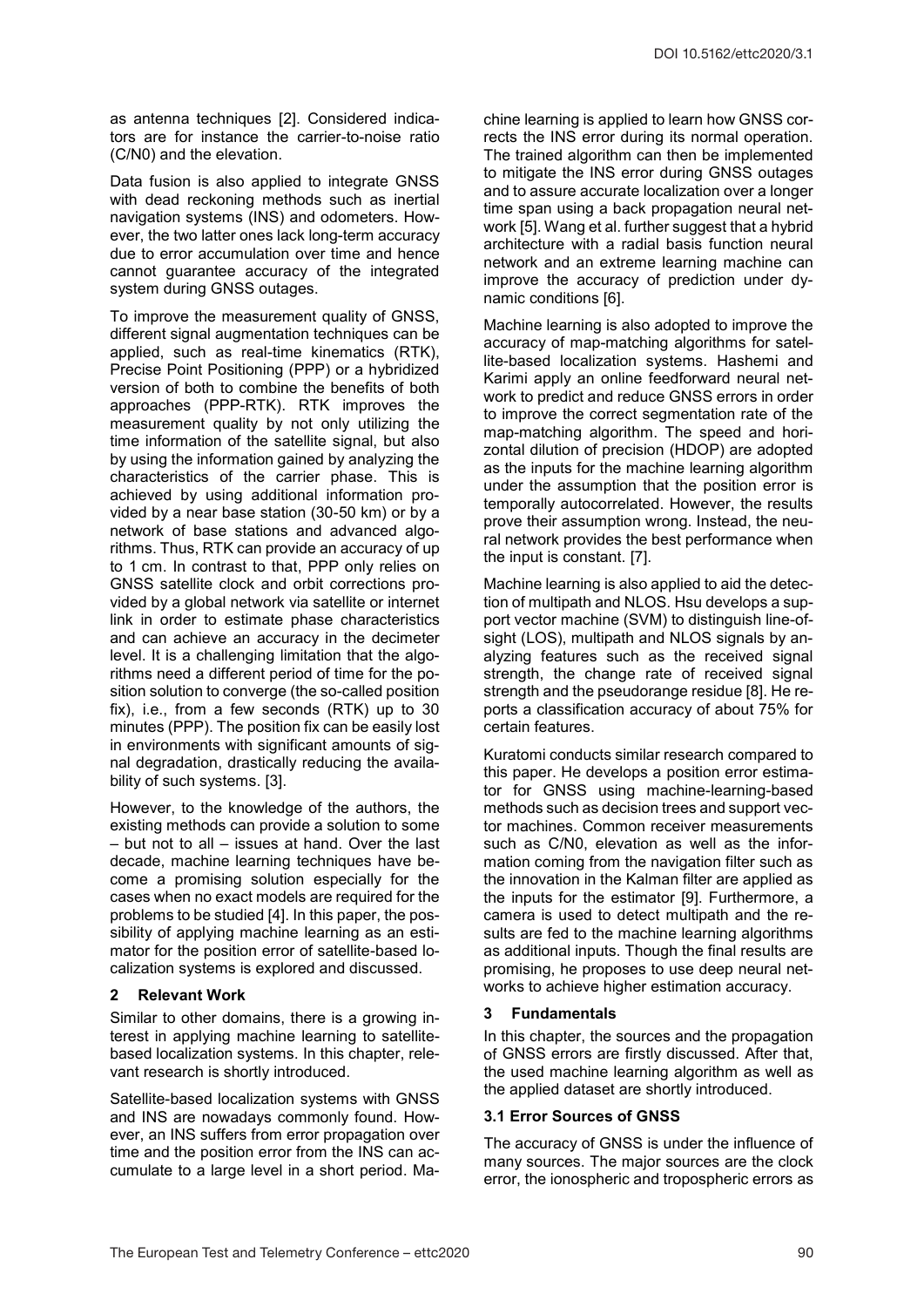well as multipath and NLOS. Fig. 1 illustrates that the signal paths from the satellites can be extended in the atmosphere as well as due to reflection on objects surrounding the receiver. These error sources directly cause a deviation in the pseudorange measurement corresponding to every satellite. The receiver position is then estimated by least square estimation or by the Kalman filter based on the pseudorange measurements. The relation between the pseudorange measurement of the *i*<sup>th</sup> satellite and the receiver position [*xr*, *yr*, *zr*] to be estimated can be expressed as

$$
\rho_{i} = (x_{i} - x_{r})^{2} + (y_{i} - y_{r})^{2} + (z_{i} - z_{r})^{2} + \delta \rho_{i}
$$
 (1)

where [*xi*, *yi*, *zi*] is the satellite coordinate and *δρ<sup>i</sup>* is the sum of pseudorange errors. It can be easily noticed that the pseudorange measurement is the sum of the geometric distance between receiver and satellite and the range errors. Moreover, the relation between pseudorange and position is nonlinear. The propagation of the pseudorange error to various localization solutions such as position, velocity and time (PVT) information is dependent on the signal geometry, which can be generally understood as the distribution of all used satellites in 3-D space. The signal geometry can be quantified by the dilution of precision (DOP) [10]. The aforementioned HDOP is a variant of the DOP and is dedicated to horizontal planes, i.e., to describe the influence of the satellite geometry on the accuracy of the horizontal position solution. A high HDOP value indicates that the pseudorange errors propagate to the horizontal plane to a great extent.



Several measurements of the receiver can be linked to the error sources. The elevation is the angle between the signal (from satellite to receiver) and the horizontal plane. Generally, signals from satellites of low elevation are more influenced by atmospheric effects since their paths in the atmosphere are longer than the paths of signals from high-elevation satellites. Moreover, low-elevation signals are more likely to be degraded by multipath and NLOS since the signals are more probable to be blocked and reflected [10]. C/N0, the carrier-to-noise ratio or signal-tonoise ratio, is considered to be relevant to the quality of the received signals. In urban areas, reflections happen frequently and C/N0 is observed to be lower. Hence, C/N0 is regarded as indicator for multipath and NLOS [11].

Many models have been developed to analyze the impact of error sources on pseudoranges. For ionospheric and tropospheric effects, there are sophisticated models that are especially applied to receivers of high quality. These models are complex and require current data for a given region from base stations.

For multipath and NLOS, the aforementioned ray-tracing method has already been implemented for simulation purposes in commercial software. However, the required 3-D map is not available everywhere due to high data volumes as well as due to the high complexity in generating the map. If the map is not up-to-date, it would also lead to an accuracy degradation of the raytracing method. Moreover, running ray-tracing in real time on vehicles would lead to high expenses on the computation hardware. Furthermore, multipath and NLOS do not simply lead to the geometric elongation of signal paths, but the resulting errors are also dependent on the signal processing inside the receiver [12].

A model to correctly describe the error propagation from diverse error sources via pseudorange measurement to the position errors is extremely difficult to establish. Even if it can be realized, it would be excessively complex with the classic modeling techniques based on linear or nonlinear equations and various assumptions on the underlying statistical distributions.

## **3.2 Machine Learning**

The advantage of machine learning is that it does not require explicit modeling and that it can be trained to discover the model by learning the linkage between data. Due to the difficulties that classic approaches have in finding a model for the position errors of satellite-based localization systems, machine learning could be suitable to find this model based on the collected data in the field.

Generally, there are three main kinds of learning tasks with machine learning: supervised learning, unsupervised learning and reinforcement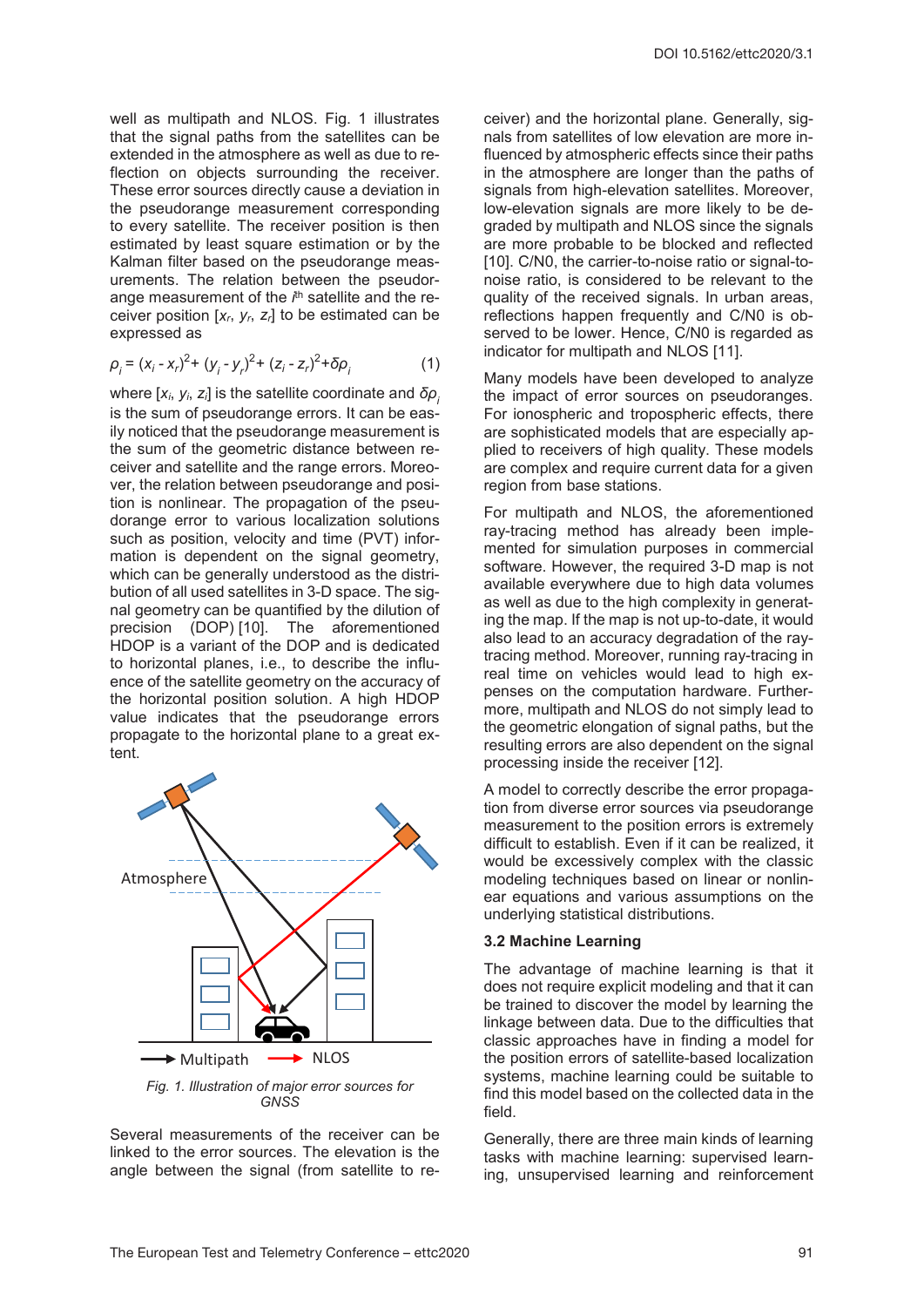learning. Supervised learning is targeted to learn the mapping function between the inputs and the outputs based on the input-output pairs in the training set and it is commonly applied to solve, among others, regression problems. Apart from that, unsupervised learning is often adopted to study the distribution of data and it is widely used for clustering and generating data. Reinforcement learning, however, has the feature that it can update the model during deployment, whereas for supervised and unsupervised learning, the model is determined during the training phase and remains unchanged during deployment. Since the target of this paper is to find the relation between several indicators and the position errors based on the collected data – without further deployment of the model in the field –, supervised learning is suitable.

Many models can be applied to perform a machine learning task, such as the feedforward neural network by Karimi [7]. This type of neural network is normally applied to link the relation between inputs and outputs of the same time epoch, i.e., it only considers the static behavior. However, the position errors of satellite-based localization are timely correlated, i.e., the position error at time epoch *ti* can also be under the influence of error sources of previous time epochs [13]. The recurrent neural network (RNN) is specially designed for processing sequential data [14] and is therefore suitable to model time series. As shown in Fig. 2, an RNN layer with multiple cells can process a sequence. The cells not only learn the inputs, but also pass information further to the next cell.



The term RNN covers a class of recurrent neural networks. The most widely applied network in that class is the LSTM [15]. It is suitable for capturing both the long-term and the short-term pattern in the sequence. An LSTM network consists of input *i<sub>t</sub>*, forget *f<sub>t</sub>* and output gates  $o_t$ . LSTM networks use the cell state vector  $c_t$  to receive information from previous steps in the processed sequence and to pass the information further to the following steps in that sequence. Mathematically, an LSTM cell can be described using following equations

$$
f_t = \sigma(W_f x_t + U_f h_{t-1} + b_f) \tag{2}
$$

$$
i_t = \sigma(W_i x_t + U_i h_{t-1} + b_i)
$$
\n(3)

$$
o_t = \sigma(W_0 \, x_t + U_0 \, h_{t-1} + b_0) \tag{4}
$$

$$
c_t = f_t \odot c_{t-1} + \tanh(W_c x_t + U_c h_{t-1} + b_c)
$$
 (5)

$$
h_t = o_t \odot \sigma(c_t) \tag{6}
$$

where *σ* represents the sigmoid activation function and  $\odot$  denotes the element-wise multiplication. The major improvement of LSTM against original RNN is that the vanishing and the exploding of gradients is avoided using the forget gate [15]. LSTM networks can be applied for machine translation [16], also for the prediction of time series [17].

#### **3.3 Dataset**

The data applied in this paper were collected in Braunschweig, Germany, on several days in August 2014. For the data collection, an automotive-grade u-blox receiver and an OxTS RT 3002 integrated system were used as the common receiver on the vehicle and as reference respectively. The test vehicle followed the designed trajectory for 20 times in total. Data collected during 5 of those 20 runs are used as dataset since they were all collected under the simplest receiver settings without additional correction services. Those settings truly represent the quality of an automotive-grade GNSS receiver. The trajectory consists of environments including urban areas, multiple bridges, forest, suburban area and highway (Fig. 3). Both the u-blox receiver and the reference system recorded data at 5 Hz frequency.

With the aim to identify suitable inputs for the machine-learning-based model, the available quantities provided by the receivers are analyzed hereinafter. Apart from the PVT information, the u-blox receiver can provide different metrics of dilution of precision, C/N0, elevation and azimuth of the used satellites. Utilizing all available C/N0 and elevation angles of the used satellites as inputs for the neural network would render the dataset too complex. Hence, those measurements are reduced to their mean values. For C/N0, another parameter is considered, i.e., the percentage of satellites with low C/N0. This is done under the assumption that if most used satellite signals are degraded by errors and indicated by lower C/N0, the estimation algorithm in the receiver can neither identify nor exclude the erroneous measurements. Thus, large deviations in the position measurements can be expected. Here, the threshold for low C/N0 is defined at 20 dB. Moreover, the model requires reference values of position errors to evaluate the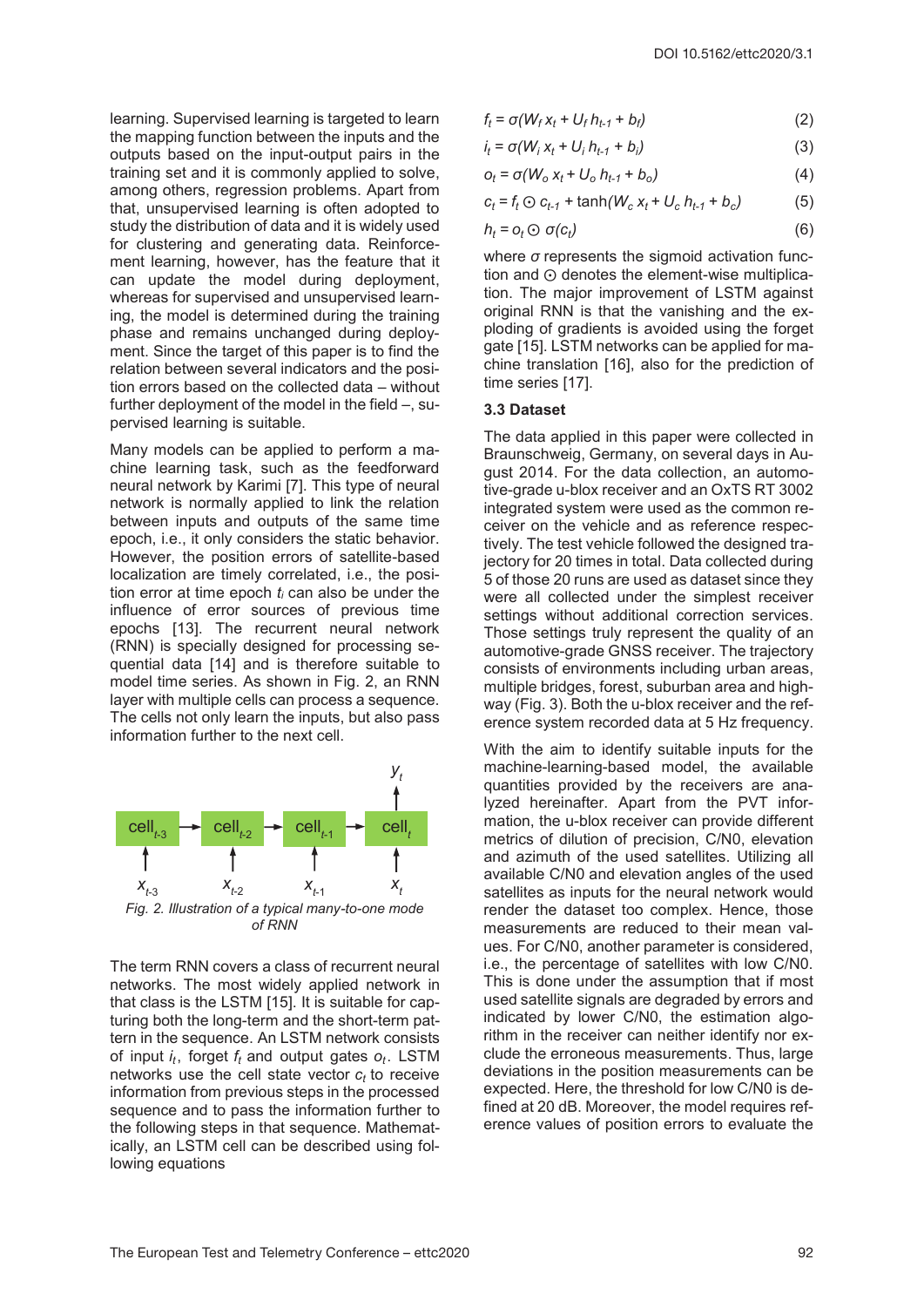

*Fig. 3. Trajectory for data collection [18]*



*Fig. 4. Position error in north direction collected in one run*

estimation. The reference values of the position errors are calculated as the difference between the positions measured by the u-blox receiver and the reference receiver.

It can also be observed in Fig. 4 that the data for diverse environments differ from each other. Using a single model to learn all the features throughout the run would be particularly challenging. Therefore, the dataset is segmented on the basis of the aforementioned environments.

# **3.4 Model**

Based on the understanding of position errors in the fields of satellite-based localization and machine learning, a neural network with LSTM layers is applied in this paper to model the position errors. The model consists not only of LSTM layers, but also of a fully connected linear layer. The LSTM layers are used to discover the underlying temporal correlation and the fully connected layer links that correlation to the output. Moreover, a dropout layer is inserted between the LSTM and the fully connected layers to improve regularization in order to avoid overfitting. The architecture of the model is depicted in Fig. 5.

Specifically, the following measurements are adopted as the inputs for the neural network:

- number of used satellites
- HDOP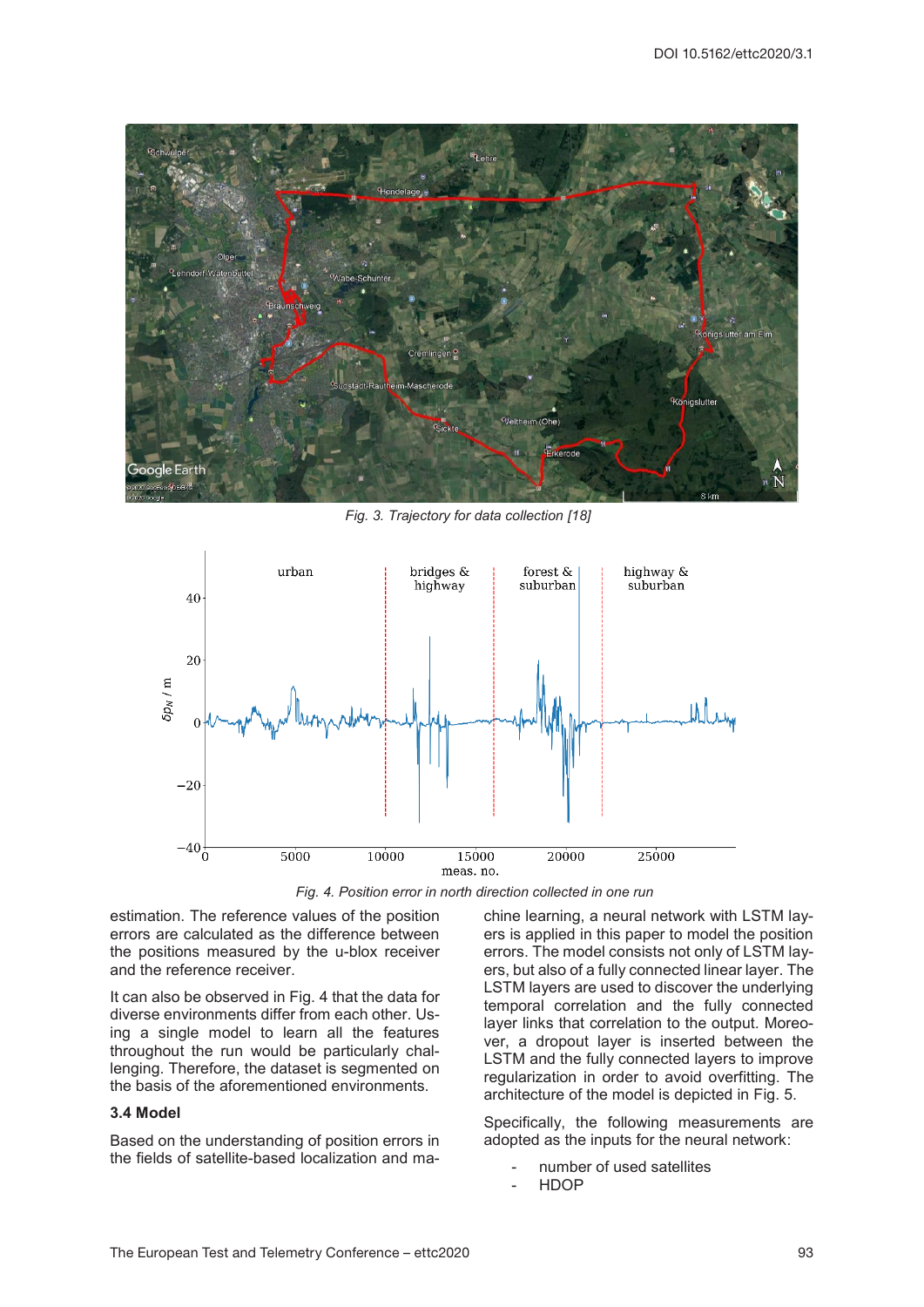- mean value of C/N0 of used satellites
- mean value of elevation angle of used satellites
- percentage of used satellites with low C/N0 (< 20 dB)
- speed over ground.



*Fig. 5. Architecture of the applied neural network*

Two models with the same architecture as depicted in Fig. 5 are developed for two kinds of outputs:

- Model 1: the position errors in north and east direction [δ $p<sub>N</sub>$ , δ $p<sub>E</sub>$ ] in local navigation coordinates are the outputs:
- Model 2: the horizontal position error *δp<sub>H</sub>*, calculated by following equation, is the output:

$$
\delta p_{H} = \sqrt{\left(\delta p_{N}\right)^{2} + \left(\delta p_{E}\right)^{2}}.
$$
 (7)

Mathematically, the models can be formulated as:

$$
y_{i} = f(x_{i-1}, x_{i-1+1}, \ldots, x_{i-1})
$$
 (8)

where

- $y_i$  is the position error(s)
- *xi-<sup>τ</sup>* is the input(s) at *ti-<sup>τ</sup>*
- *τ* is the time lag in the processed sequence.

The target is to minimize the difference between the output estimated by the neural network  $\hat{y}_i$ and the reference values of position errors *yi* . The mean squared error (MSE) is used as the loss function. Mathematically, the MSE loss is expressed as

$$
L = \frac{1}{N} \sum_{N}^{n} (\hat{y} - y)^2
$$
 (9)

where *N* is the batch size.

## **4 Experiments and Results Analysis**

For the training of the models, the dataset for the environment "urban area" is used. The sizes of training, validation, and test sets are respectively 36000, 4500, 4500. Here the size refers to the number of timestamps with multiple quantities measured per timestamp. The data are first normalized to improve the convergence speed and to avoid instability in the training. Furthermore, the dataset is sliced in a window form for the training of the LSTM network. This process is depicted in Fig. 6. As it can be seen, the window takes every time a subsequence in length of *τ*, which corresponds to the input array mentioned in eq. 8*.* After that, the window increments one step further down in the input sequence.



*Fig. 6. Window method for dataset preparation with time lag equal to 10 measurement points*

The models are implemented with the help of the machine learning library PyTorch [19] in Python. The Adam [20] and the rmsprop [21] optimizer have been tested. For the applied dataset, the rmsprop optimizer provides better results.

For model 1, it can be observed as in Fig. 7 that the estimated value of the model can generally follow the trend of the reference value. However, the model encounters difficulties in capturing the short-term features such as the peaks with extreme values. Moreover, the estimated values show a high frequency fluctuation. After further parameter tuning, it is noticed that a stacked LSTM layer or an LSTM layer with more hidden units cannot improve the drawbacks of the model. For the test set, the MSE loss for model 1 is 14.00 m2.

Model 2, however, presents different results. It can be noticed in Fig. 8 that model 2 can capture the short-term peak at the beginning of the dataset. It can also trace the trend of the reference value. The MSE loss for the test set is 2.85 m<sup>2</sup>. From the 2-D density plot in Fig. 9, it can also be noticed that most estimations lie near to their corresponding reference values. This result shows that model 2 could potentially be used to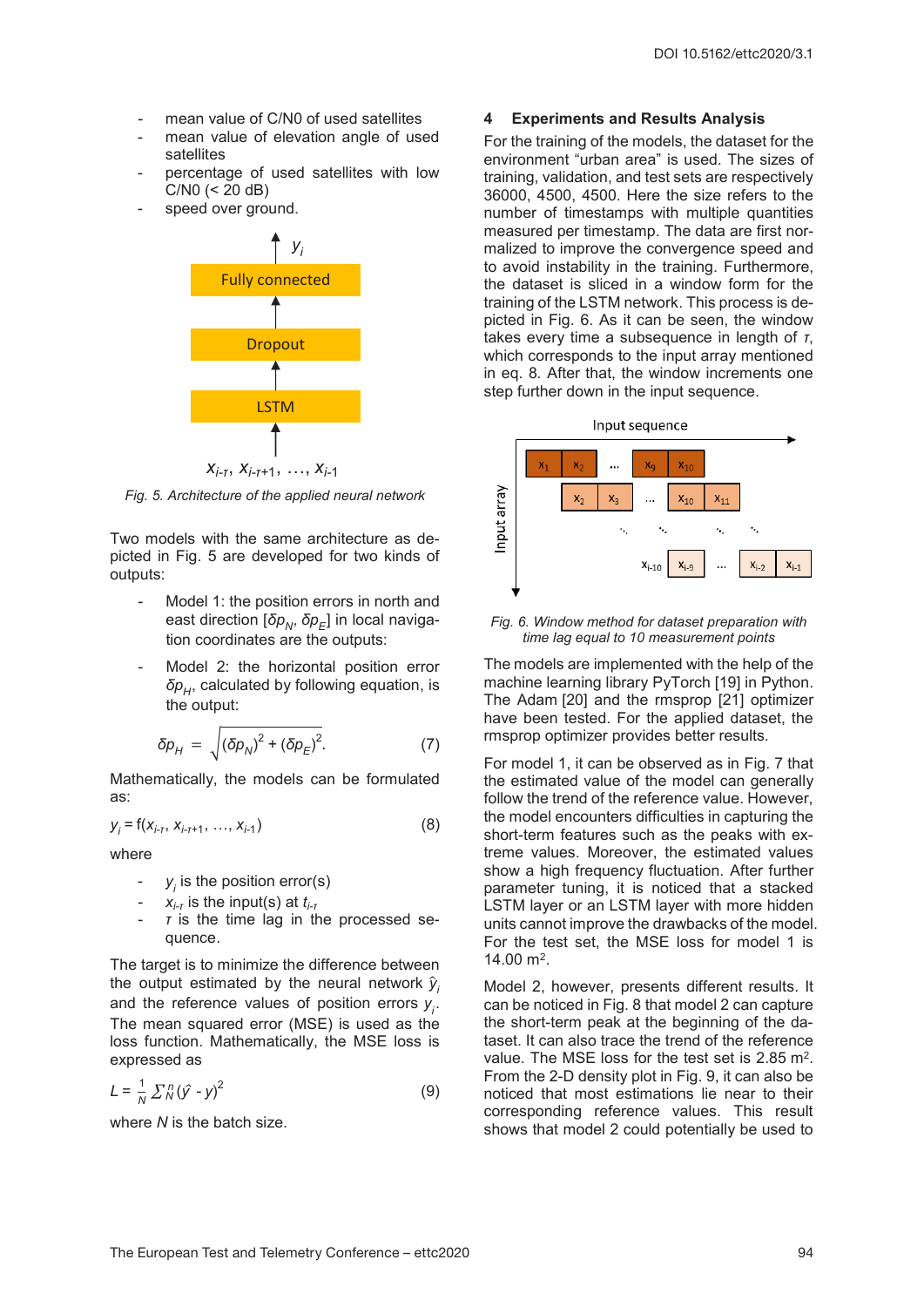

*Fig. 8. Comparison of estimated and reference position error for model 2*

calculate the horizontal protection level which is used for the autonomous integrity monitoring of GNSS-based localization systems.

Possible reasons for the existing problems are summarized as follows:

- The used inputs are only indirect indicators for the error sources. More inputs are possibly required to capture the transient arising peaks;
- Position errors contain both the deterministic part, which can be traced back to the inputs, and the stochastic part, which cannot be linked with the inputs. Thus, the model would not be able to learn the stochastic elements in the position errors;
- Training and test demonstrate slightly different patterns. Despite the effort to improve regularization, the model is still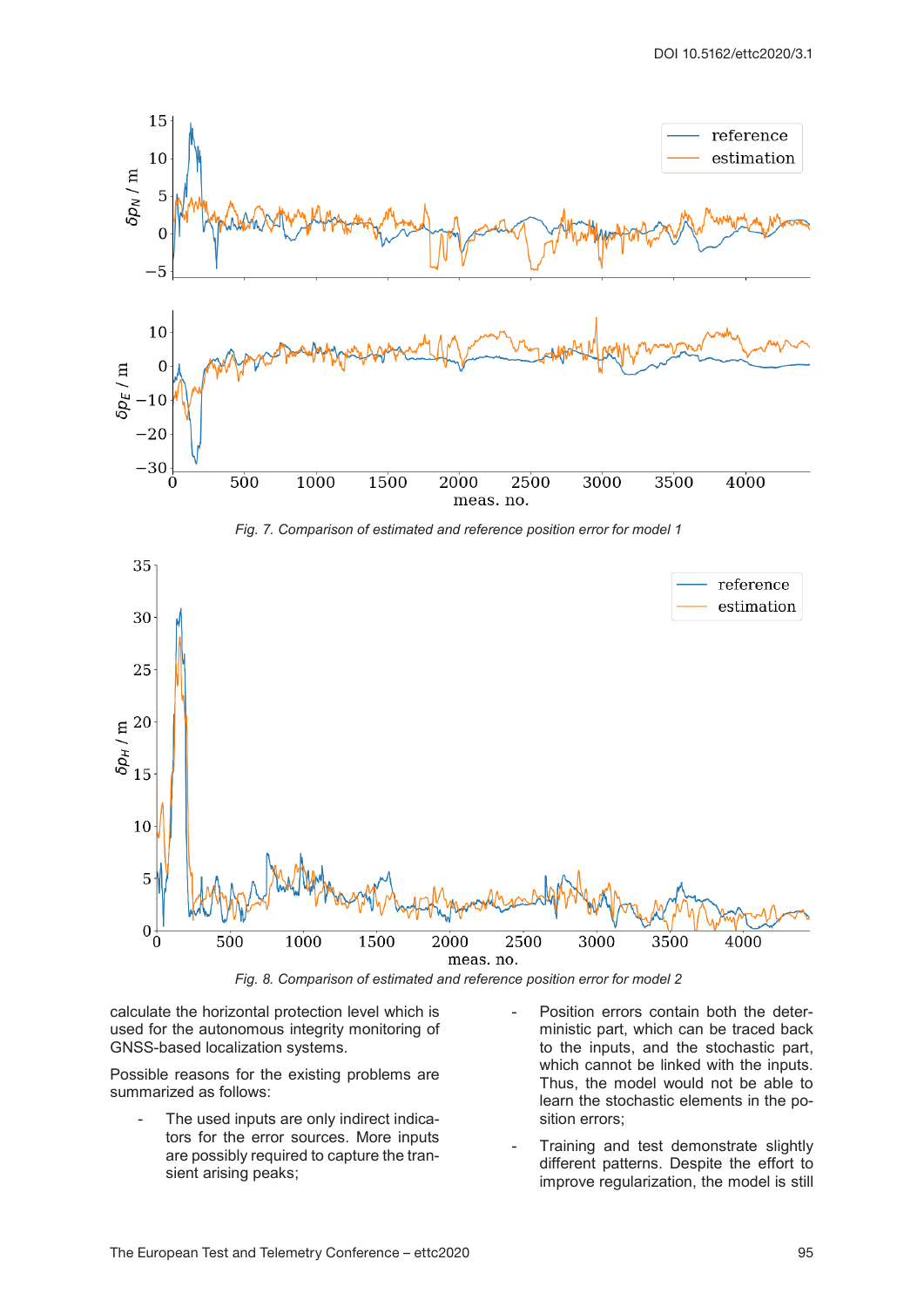overfitted to the training set. This resides in the nature of machine learning that it is data-dependent.



*Fig. 9. Comparison of estimated and reference position error for model 2. The color scale represents the probability of occurrence.*

Nonetheless, the models show the ability to predict the trend, especially the long-term bias is well learned.

#### **5 Conclusion and Outlook**

A machine-learning-based position error estimation for satellite-based localization systems is developed with the aim to explore an alternative to current common methods such as Bayesian estimators. The analysis shows that an explicit modeling from the error sources to the position domain is difficult to establish. Especially in the localization environment of land vehicles, local effects like NLOS complicate the modeling. In contrast, machine learning has the advantage that it can be trained to learn the effects of the measurement environment based on data.

Neural networks with an LSTM layer are applied for position error estimation based on the assumption that position errors are temporally correlated. Several common outputs of automotivegrade GNSS receivers are used as the inputs for the neural network to estimate position errors. Through simulation, it is shown that the trained networks have the ability to learn the long-term trend in the position error datasets. However, they do not satisfactorily accomplish to fit the short-term noise.

Possible improvements could be made by developing an alternative approach to model stochastics, i.e., a decomposition of position errors into deterministic and stochastic parts. Apart from that, modifications to the neural networks, such as a more complex architecture, are worth considering for research in the future as well.

#### **References**

- [1] M. Obst, S. Bauer, and G. Wanielik, Urban multipath detection and mitigation with dynamic 3D maps for reliable land vehicle localization, in *IEEE/ION Position, Location and Navigation Symposium (PLANS), 2012: April 23-26, 2012, Myrtle Beach Marriott Resort & Spa, Myrtle Beach, South Carolina, Myrtle Beach, SC, USA,* 685–691 (2012); doi: 10.1109/PLANS.2012.6236944
- [2] P. D. Groves, Z. Jiang, M. Rudi, and P. Strode, A Portfolio Approach to NLOS and Multipath Mitigation in Dense Urban Areas, in *ION GNSS 2013* (2013)
- [3] European Global Navigation Satellite Systems Agency, PPP-RTK market and technology report (2019). Accessed: May 10, 2020. [Online]. Available: https://www.gsa.europa.eu/sites/default/files/calls\_for\_proposals/rd.03\_-\_ppprtk\_market\_and\_technology\_report.pdf
- [4] G. Rebala, A. Ravi, and S. Churiwala, *An introduction to machine learning*. Cham: Springer (2019); doi: 10.1007/978-3-030-15729-6
- [5] Q. Zhang and B. Li, A low-cost GPS/INS integration based on UKF and BP neural network, *2014 Fifth International Conference on Intelligent Control and Information Processing (ICICIP): 18 - 20 Aug. 2014, Dalian, Liaoning, China, Dalian, China*, 100–107 (2014); doi: 10.1109/ICI-CIP.2014.7010322
- [6] D. Wang, X. Xu, and Y. Zhu, A Novel Hybrid of a Fading Filter and an Extreme Learning Machine for GPS/INS during GPS Outages, *Sensors (Basel, Switzerland)*, vol. 18, no. 11 (2018); doi: 10.3390/s18113863
- [7] M. Hashemi and H. A. Karimi, A Machine Learning Approach to Improve the Accuracy of GPS-Based Map-Matching Algorithms (Invited Paper), in *2016 IEEE 17th International Conference on Information Reuse and Integration: IRI 2016: 28- 30 July 2016, Pittsburgh, Pennsylvania, United States: proceedings, Pittsburgh, PA, USA*, 77–86 (2016); doi: 10.1109/IRI.2016.18
- [8] L.-T. Hsu, GNSS multipath detection using a machine learning approach, in *IEEE ITSC 2017: 20th International Conference on Intelligent Transportation Systems: Mielparque Yokohama in Yokohama, Kanagawa, Japan, October 16-19, 2017, Yokohama*, 1–6 (2017); doi: 10.1109/ITSC.2017.8317700
- [9] A. Kuratomi, GNSS Position Error Estimated by Machine Learning Techniques with Environmental Information Input, KTH Royal Institute of Technology, Sweden, 2019. Accessed: Apr. 26 2020. [Online]. Available: http://kth.diva-portal.org/smash/get/diva2:1362035/FULLTEXT01.p df
- [10] P. D. Groves, *Principles of GNSS*, *inertial*, and *multisensor integrated navigation systems*. Boston: Artech House (2013)